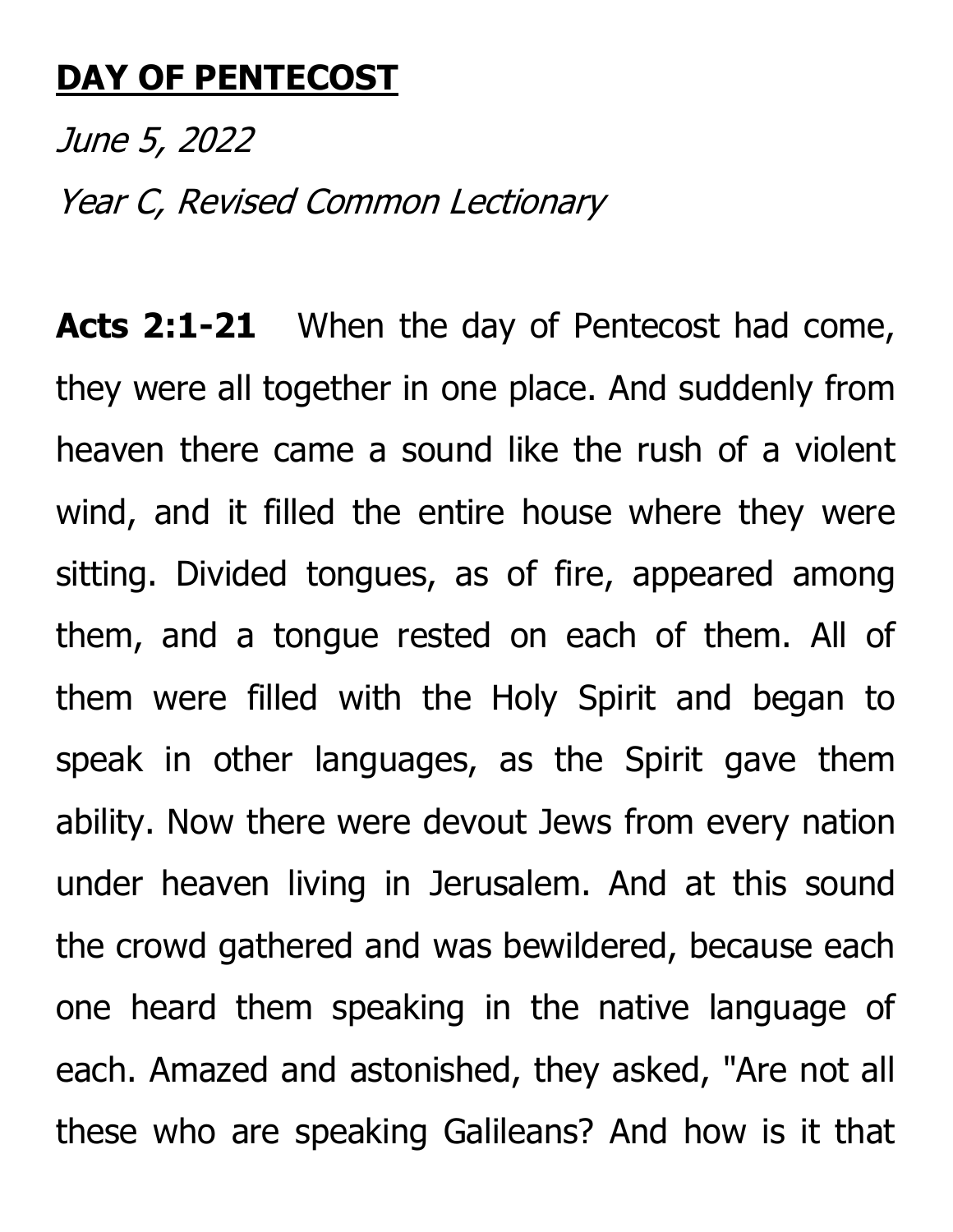we hear, each of us, in our own native language? Parthians, Medes, Elamites, and residents of Mesopotamia, Judea and Cappadocia, Pontus and Asia, Phrygia and Pamphylia, Egypt and the parts of Libya belonging to Cyrene, and visitors from Rome, both Jews and proselytes, Cretans and Arabs--in our own languages we hear them speaking about God's deeds of power." All were amazed and perplexed, saying to one another, "What does this mean?" But others sneered and said, "They are filled with new wine." But Peter, standing with the eleven, raised his voice and addressed them, "Men of Judea and all who live in Jerusalem, let this be known to you, and listen to what I say. Indeed, these are not drunk, as you suppose, for it is only nine o'clock in the morning. No, this is what was spoken through the prophet Joel: 'In the last days it will be, God declares, that I will pour out my Spirit upon all flesh, and your sons and your daughters shall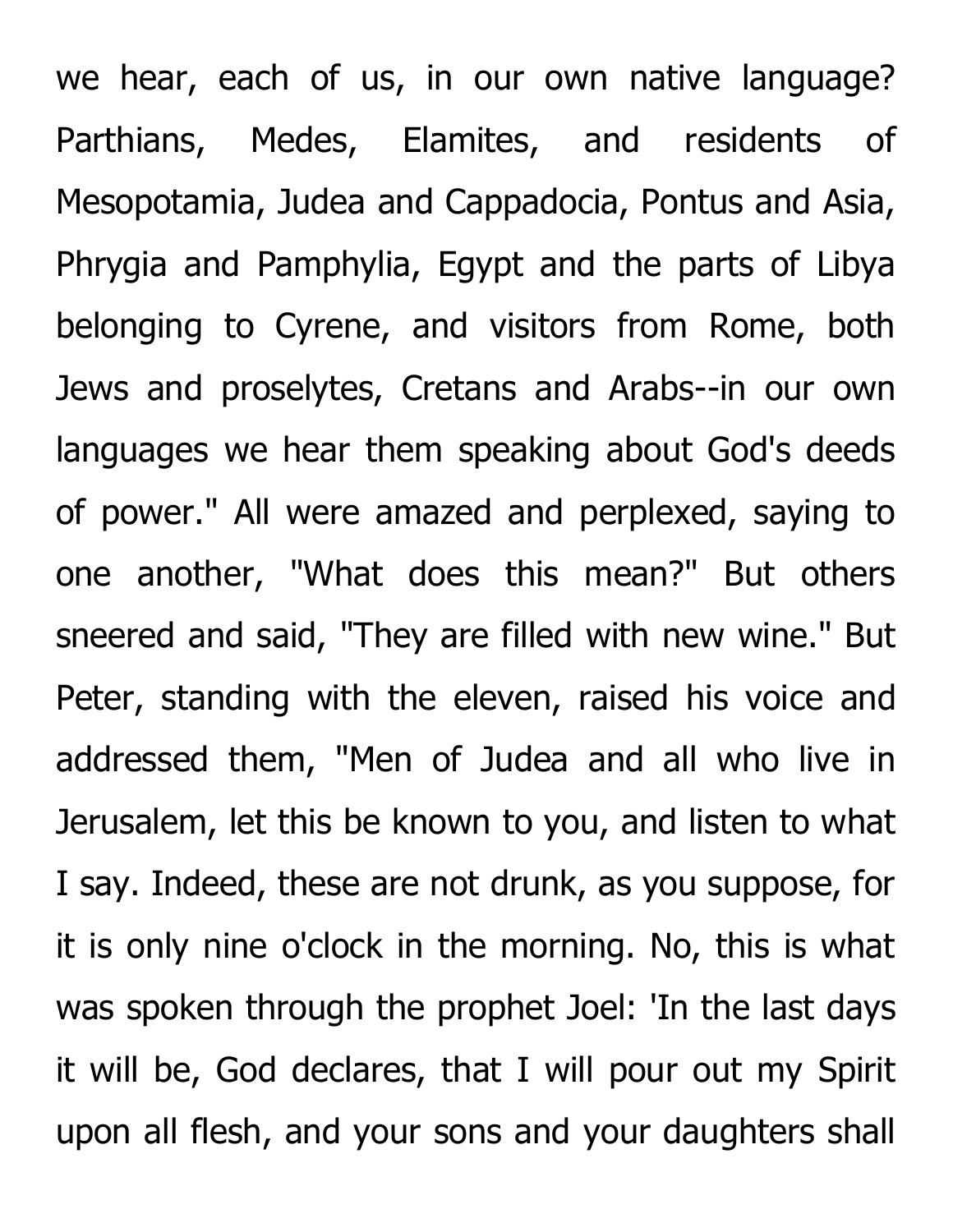prophesy, and your young men shall see visions, and your old men shall dream dreams. Even upon my slaves, both men and women, in those days I will pour out my Spirit; and they shall prophesy. And I will show portents in the heaven above and signs on the earth below, blood, and fire, and smoky mist. The sun shall be turned to darkness and the moon to blood, before the coming of the Lord's great and glorious day. Then everyone who calls on the name of the Lord shall be saved.'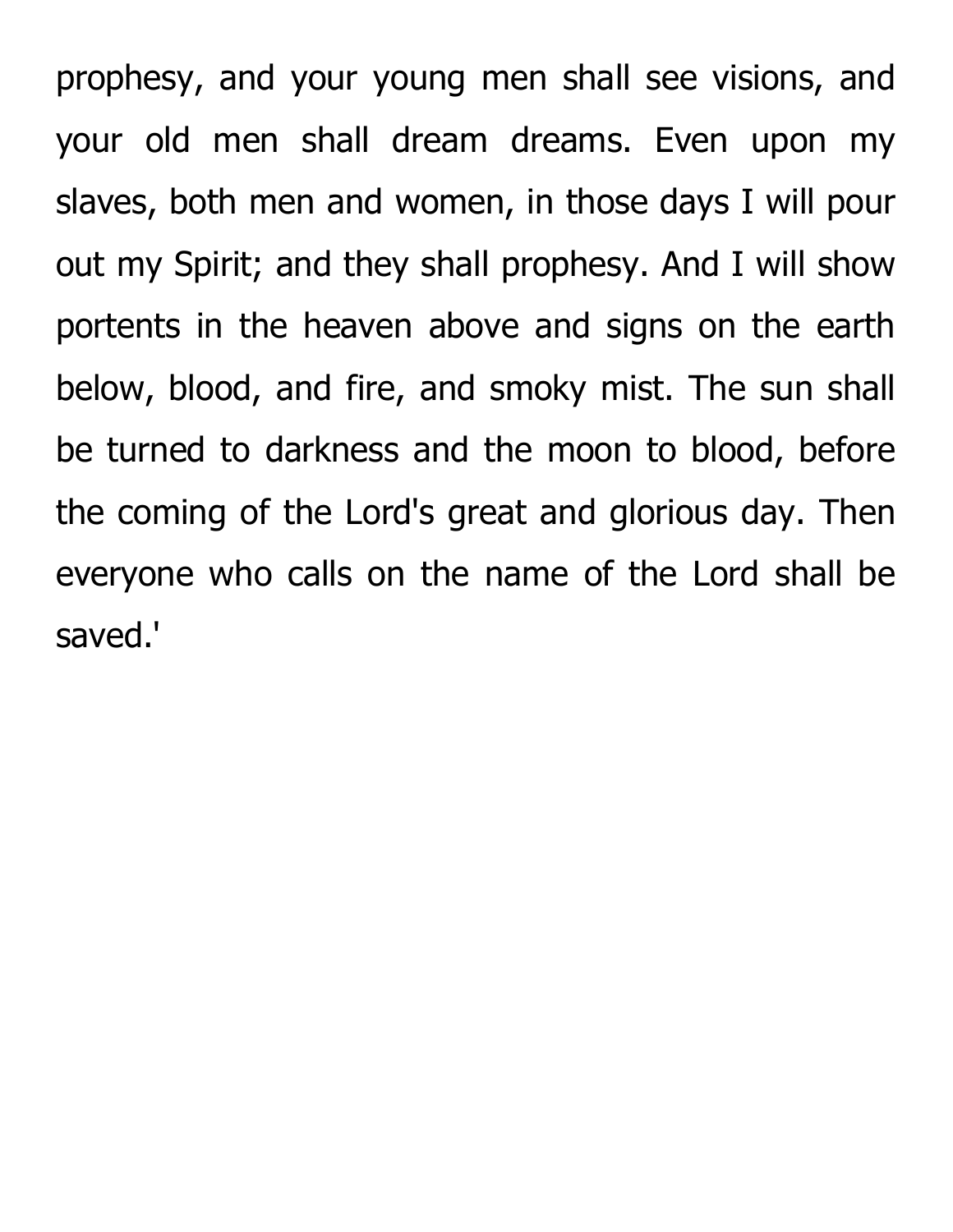Genesis 11:1-9 Now the whole earth had one language and the same words. And as they migrated from the east, they came upon a plain in the land of Shinar and settled there. And they said to one another, "Come, let us make bricks, and burn them thoroughly." And they had brick for stone, and bitumen for mortar. Then they said, "Come, let us build ourselves a city, and a tower with its top in the heavens, and let us make a name for ourselves; otherwise we shall be scattered abroad upon the face of the whole earth." The LORD came down to see the city and the tower, which mortals had built. And the LORD said, "Look, they are one people, and they have all one language; and this is only the beginning of what they will do; nothing that they propose to do will now be impossible for them. Come, let us go down, and confuse their language there, so that they will not understand one another's speech." So the LORD scattered them abroad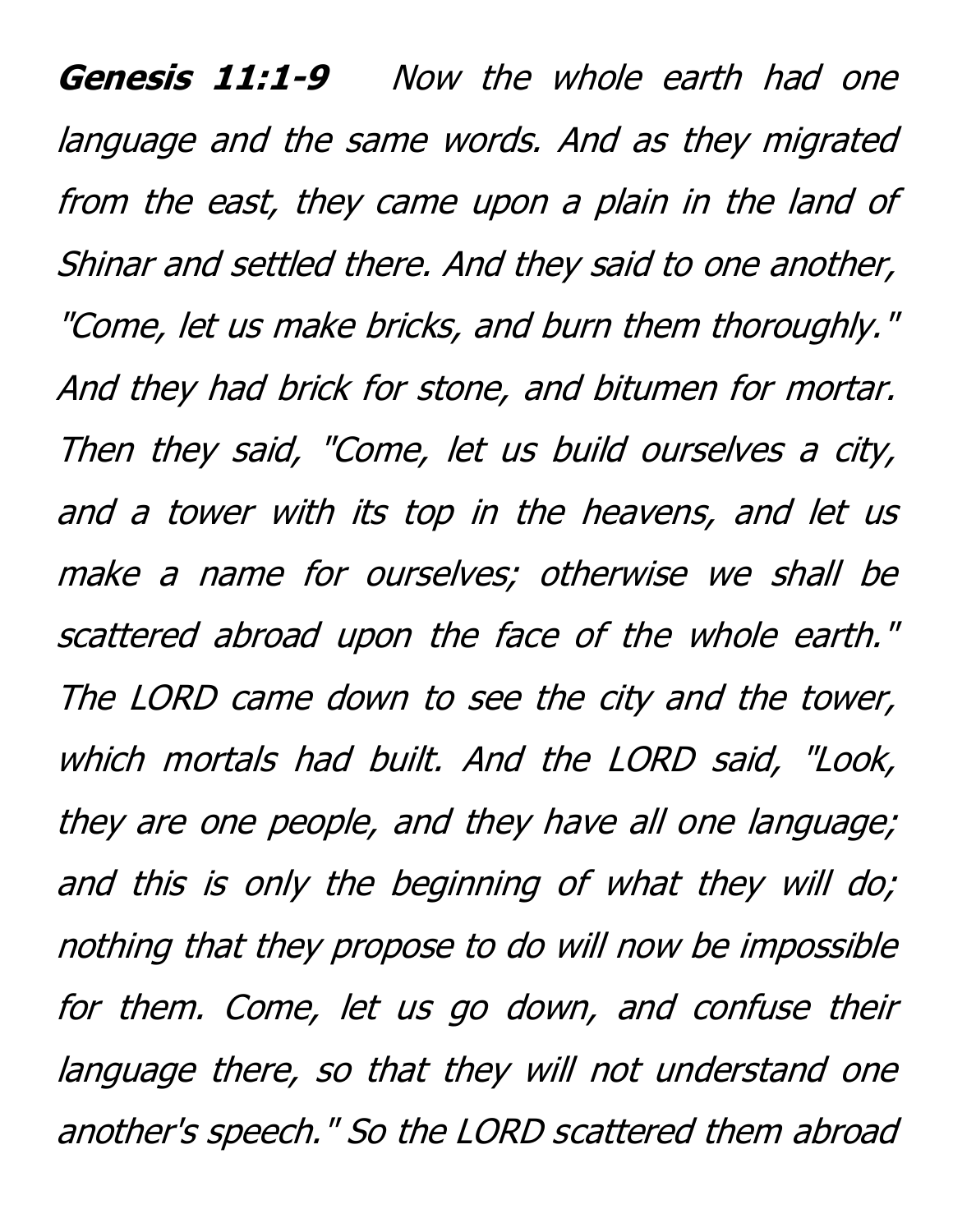from there over the face of all the earth, and they left off building the city. Therefore it was called Babel, because there the LORD confused the language of all the earth; and from there the LORD scattered them abroad over the face of all the earth.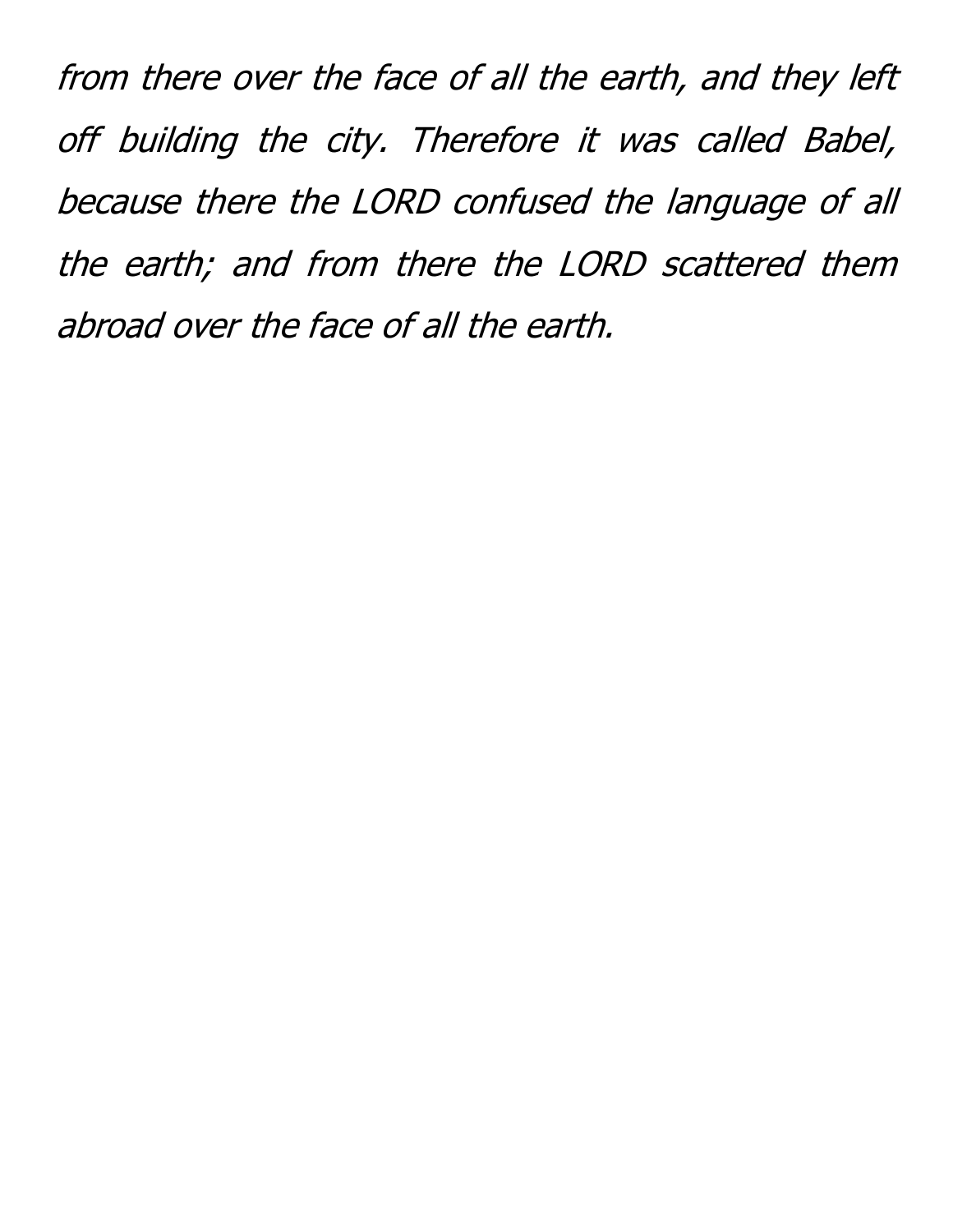## **Psalm 104:24-34, 35b**

O LORD, how manifold are your works! In wisdom you have made them all; the earth is full of your creatures. Yonder is the sea, great and wide, creeping things innumerable are there, living things both small and great. There go the ships, and Leviathan that you formed to sport in it. These all look to you to give them their food in due season; when you give to them, they gather it up; when you open your hand, they are filled with good things. When you hide your face, they are dismayed; when you take away their breath, they die and return to their dust. When you send forth your spirit, they are created; and you renew the face of the ground. May the glory of the LORD endure forever; may the LORD rejoice in his works-- who looks on the earth and it trembles, who touches the mountains and they smoke. I will sing to the LORD as long as I live; I will sing praise to my God while I have being. May my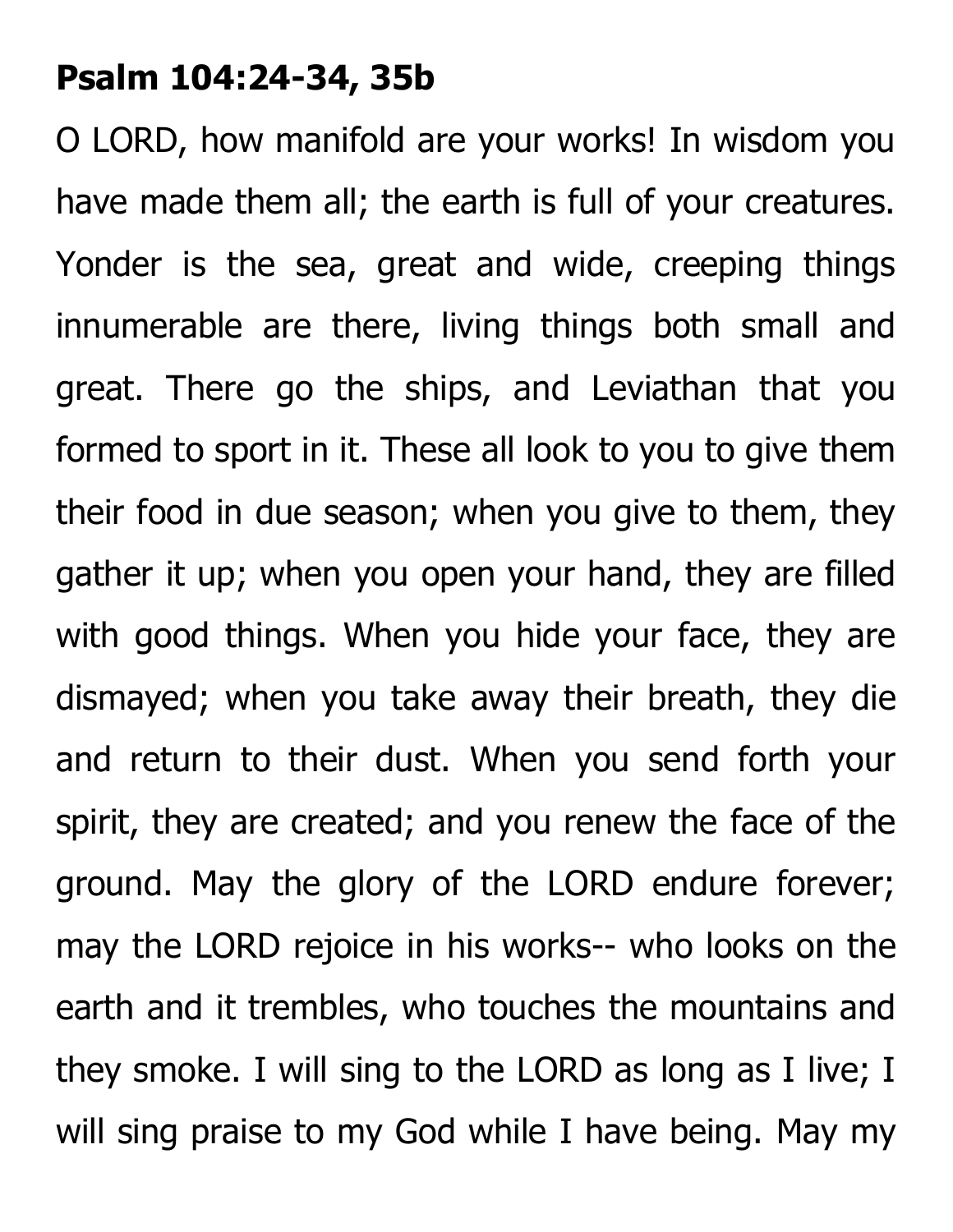meditation be pleasing to him, for I rejoice in the LORD. Bless the LORD, O my soul. Praise the LORD!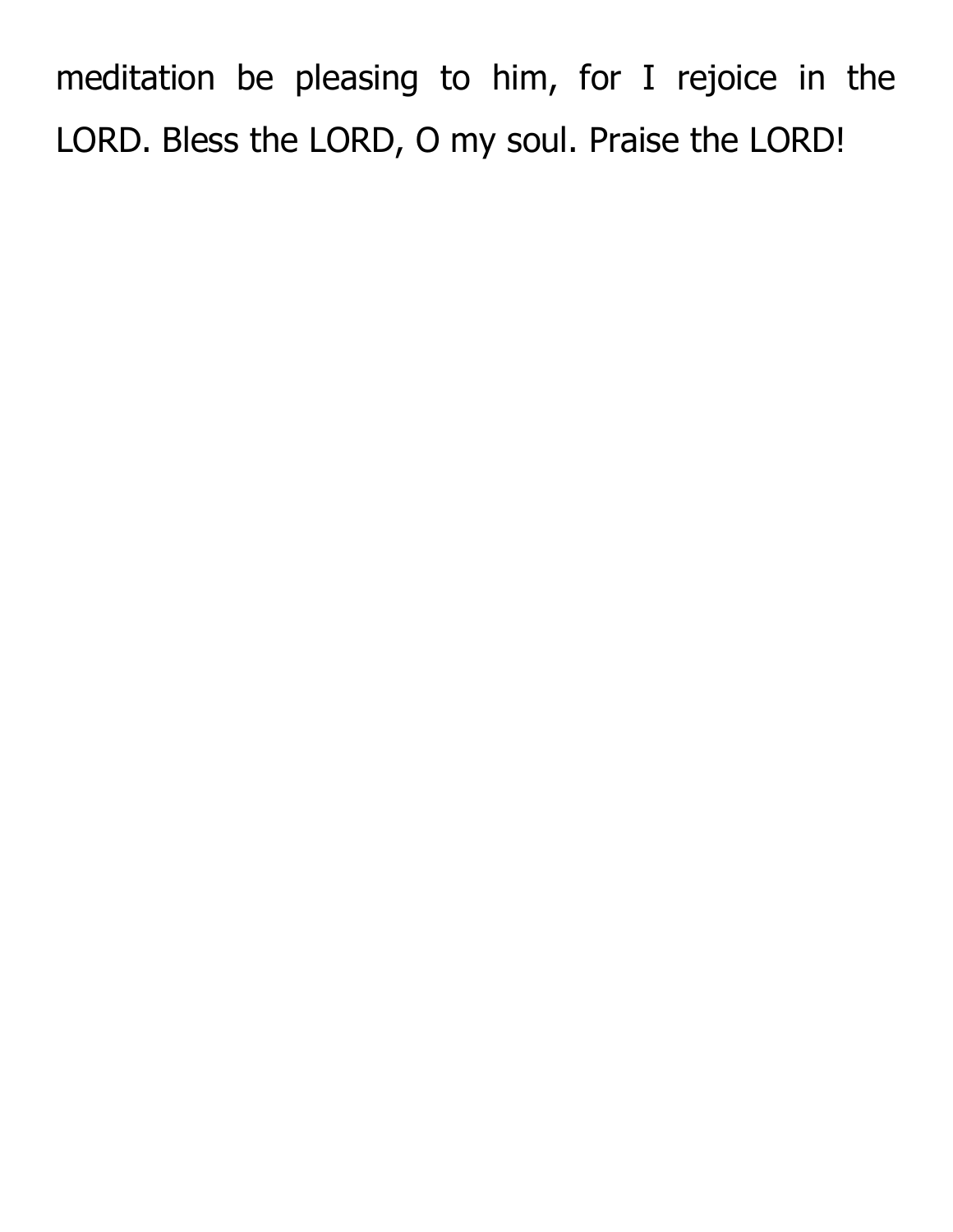**Romans 8:14-17** For all who are led by the Spirit of God are children of God. For you did not receive a spirit of slavery to fall back into fear, but you have received a spirit of adoption. When we cry, "Abba! Father!" it is that very Spirit bearing witness with our spirit that we are children of God, and if children, then heirs, heirs of God and joint heirs with Christ--if, in fact, we suffer with him so that we may also be glorified with him.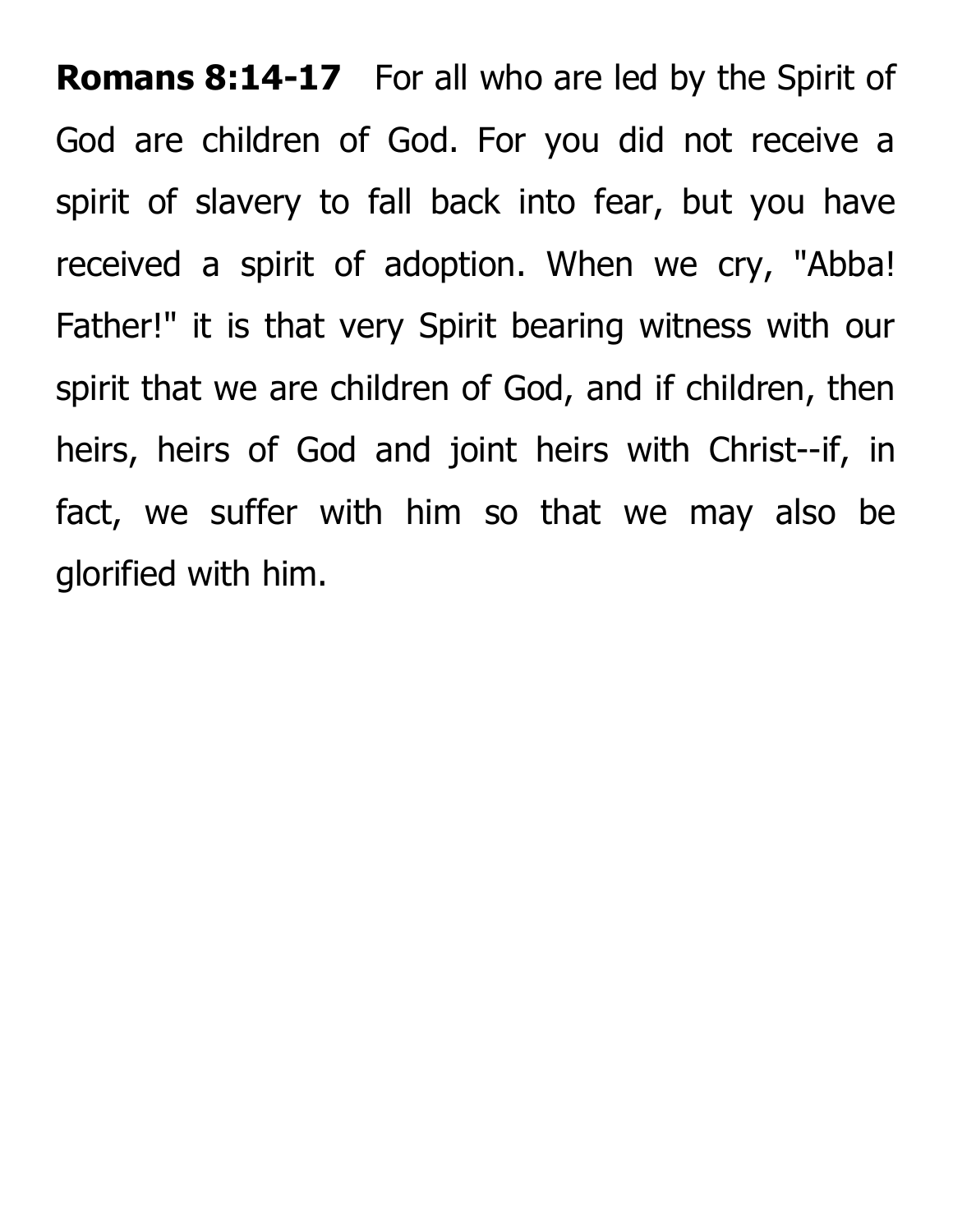**Acts 2:1-21** When the day of Pentecost had come, they were all together in one place. And suddenly from heaven there came a sound like the rush of a violent wind, and it filled the entire house where they were sitting. Divided tongues, as of fire, appeared among them, and a tongue rested on each of them. All of them were filled with the Holy Spirit and began to speak in other languages, as the Spirit gave them ability. Now there were devout Jews from every nation under heaven living in Jerusalem. And at this sound the crowd gathered and was bewildered, because each one heard them speaking in the native language of each. Amazed and astonished, they asked, "Are not all these who are speaking Galileans? And how is it that we hear, each of us, in our own native language? Parthians, Medes, Elamites, and residents of Mesopotamia, Judea and Cappadocia, Pontus and Asia, Phrygia and Pamphylia, Egypt and the parts of Libya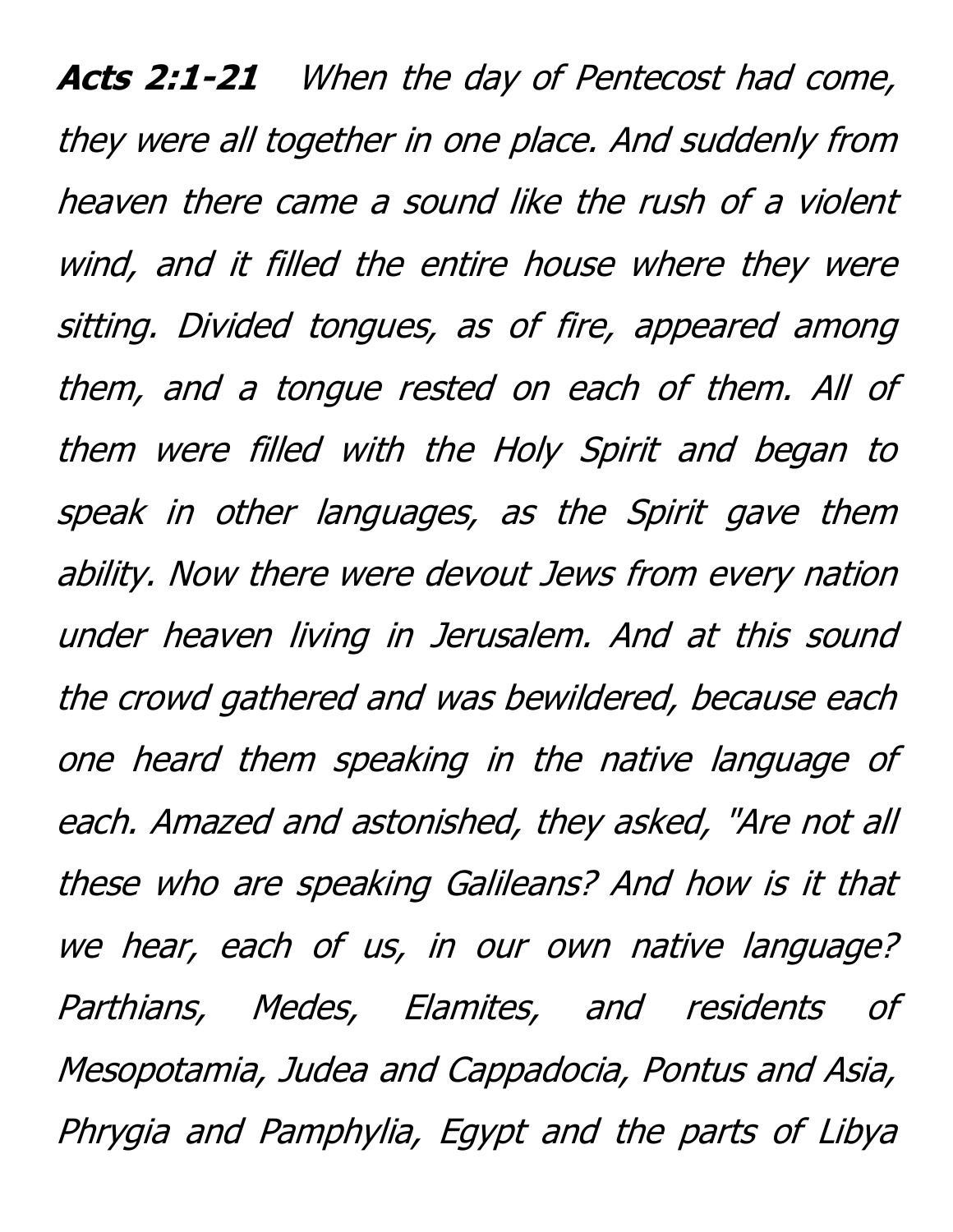belonging to Cyrene, and visitors from Rome, both Jews and proselytes, Cretans and Arabs--in our own languages we hear them speaking about God's deeds of power." All were amazed and perplexed, saying to one another, "What does this mean?" But others sneered and said, "They are filled with new wine." But Peter, standing with the eleven, raised his voice and addressed them, "Men of Judea and all who live in Jerusalem, let this be known to you, and listen to what I say. Indeed, these are not drunk, as you suppose, for it is only nine o'clock in the morning. No, this is what was spoken through the prophet Joel: 'In the last days it will be, God declares, that I will pour out my Spirit upon all flesh, and your sons and your daughters shall prophesy, and your young men shall see visions, and your old men shall dream dreams. Even upon my slaves, both men and women, in those days I will pour out my Spirit; and they shall prophesy. And I will show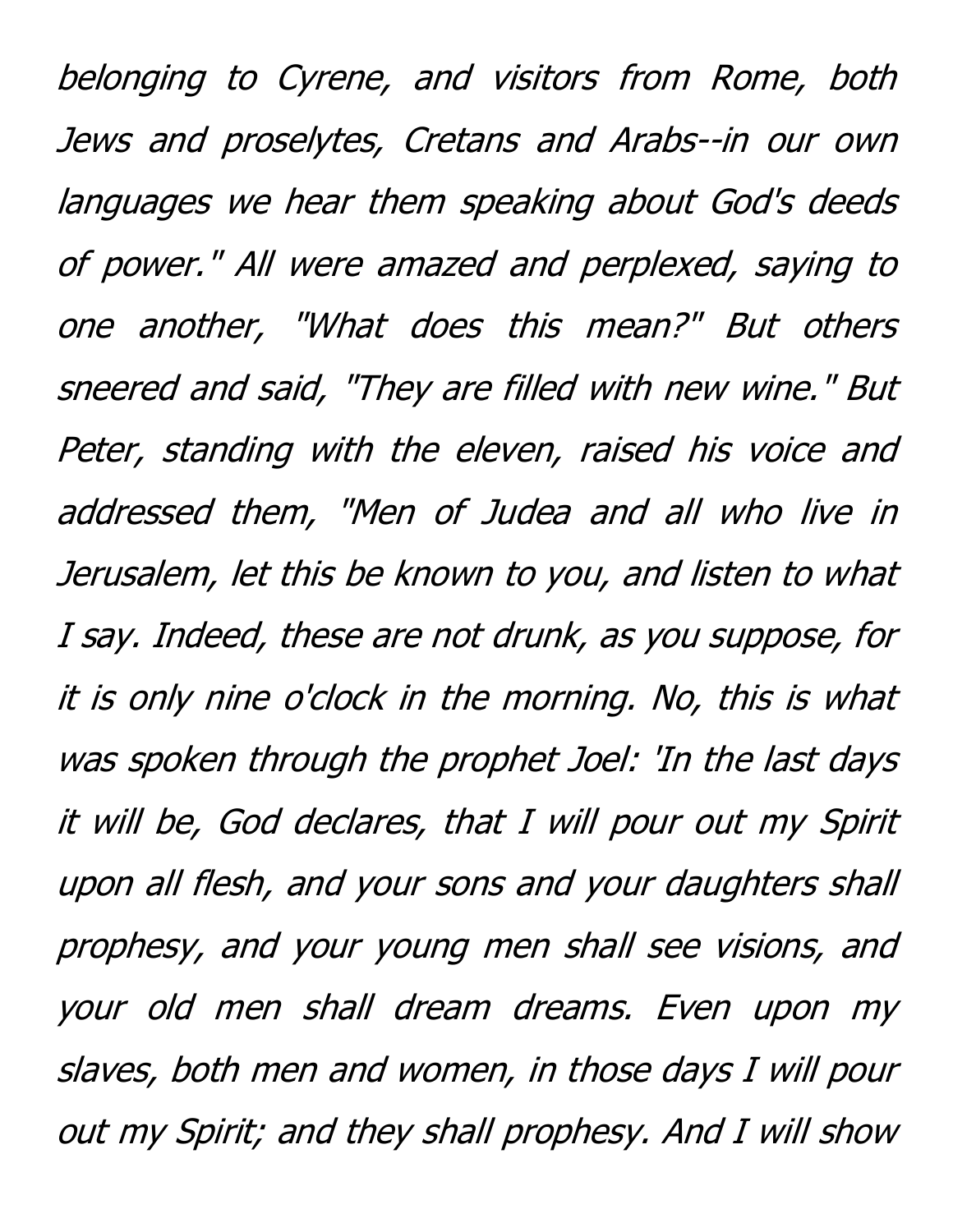portents in the heaven above and signs on the earth below, blood, and fire, and smoky mist. The sun shall be turned to darkness and the moon to blood, before the coming of the Lord's great and glorious day. Then everyone who calls on the name of the Lord shall be saved.'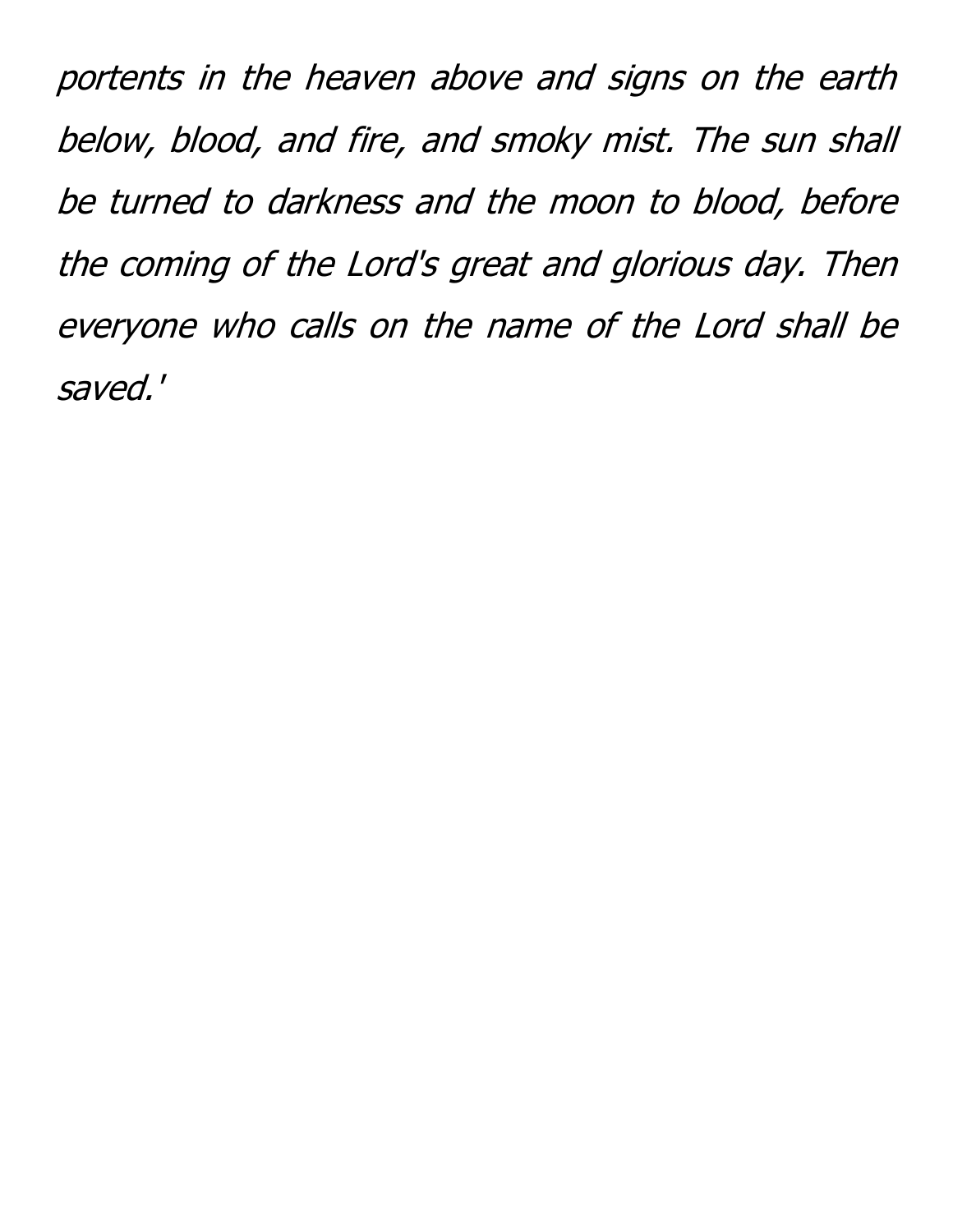**John 14:8-17, (25-27)** Philip said to him, "Lord, show us the Father, and we will be satisfied." Jesus said to him, "Have I been with you all this time, Philip, and you still do not know me? Whoever has seen me has seen the Father. How can you say, 'Show us the Father'? Do you not believe that I am in the Father and the Father is in me? The words that I say to you I do not speak on my own; but the Father who dwells in me does his works. Believe me that I am in the Father and the Father is in me; but if you do not, then believe me because of the works themselves. Very truly, I tell you, the one who believes in me will also do the works that I do and, in fact, will do greater works than these, because I am going to the Father. I will do whatever you ask in my name, so that the Father may be glorified in the Son. If in my name you ask me for anything, I will do it. "If you love me, you will keep my commandments. And I will ask the Father, and he will